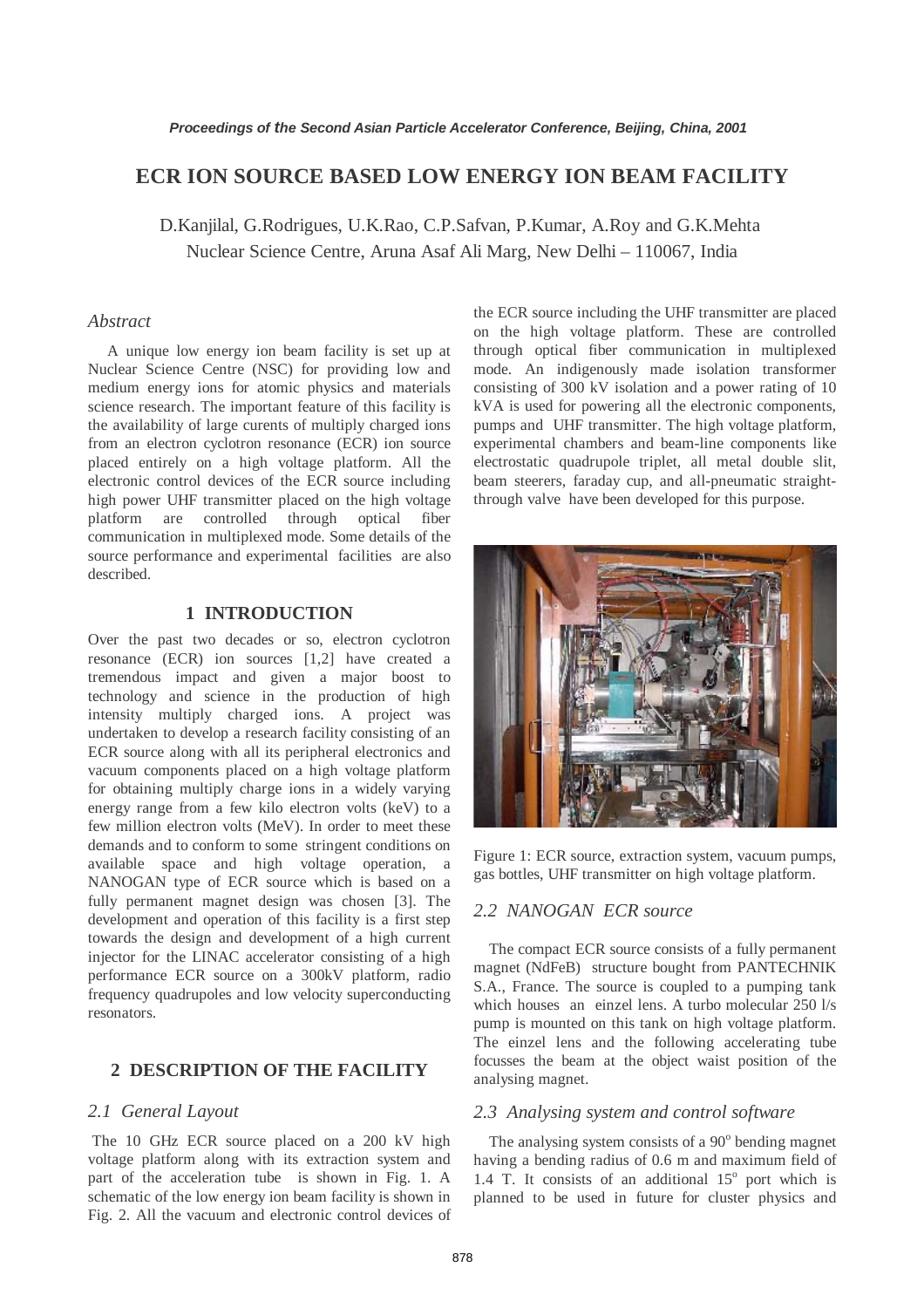atomic physics related experiments. The analysed beam currents are measured using a calibrated current integrator. The control software has been written to incorporate flexibilitities and ease of operation in our system. Using this software, all source related parameters can be controlled remotely and operational parameters can be stored and analysed online. Since the ECR source is raised to a variable high voltage, all control and communication are done via fiber optic cables. All the interfaced components are connected using RS-232 serial ports of the computer. The control on the high voltage deck is divided into two major blocks: a) analogue and digital control and sensing of the source and b) RF subassembly.



Figure 2: Schematic of the low energy ion beam facility

The source voltages, pressures etc., are controlled and monitored by 'field point' modules from National Instruments (NI) directly via the serial port. This subassembly includes both software and hardware interlocks to guard against various accidents like overheating, overpressure and electrical shock to the operators during maintainance of the system and components on the high voltage platform. The RF subassembly consists of a 10 GHz oscillator that is connected to the input of an RF amplifier. The RF subassembly is controlled by GPIB commands through a GPIB-RS232 converter connected via fibre optic cables to the control computer. Other sections of the facility are also controlled directly through serial ports of the same computer. These include the analysing magnet, Hall probe, steerers, faraday cups, scanners and electrostatic quadrupoles. All these individual hardware are controlled by software written using LABVIEW which provides an integrated control system. A typical screen shot is shown in Fig 3.

# *2.4 Experimental facilities*

 The experimental facilities consist of two chambers, one for materials science experiments and another for atomic physics experiments. The materials science chamber has facilities in the target ladder for mounting of multiple samples to be implanted without breaking the vacuum. The samples can be maintained at temperatures ranging from  $80^{\circ}K$  to  $700^{\circ}K$ . An electrostatic beam scanner allows samples to be uniformly implanted over an area of  $50x50$  mm<sup>2</sup>. It is possible to identify the desorbed and sputtered particles from the samples using a residual gas analyser placed on one of the ports of the chamber. View ports have also been provided to enable fluorescence spectroscopy or reflectivity studies online during implantation. Some preliminary experiments on the preparation of silicon-on-insulator (SOI) and modification the behaviour of spin tunnel junctions have been carried out.



Figure 3: Screen shot of the control software

This facility is very useful for various exciting experimental research programs in materials science on beam induced epitaxial recrystallization (IBIEC), Heteroand nano- structure formation in semiconductors, modification of surface and near surface properties of materials, rare earth doping of semiconductors, interactions of highly charged ions (HCI) with solid surfaces.

The atomic and molecular physics chamber is equipped with two time of flight spectrometers. The ions extracted from the source interact with a gas jet perpendicular to the beam direction. The two time of flight spectrometers are used to detect simultaneously the electrons and ions formed during the interaction. The electrons are detected by a channeltron detector and provide the timing reference signal. The ions are detected by a position sensitive micro-channel plate detector assembly using delay lines to obtain X and Y position sensitivity along